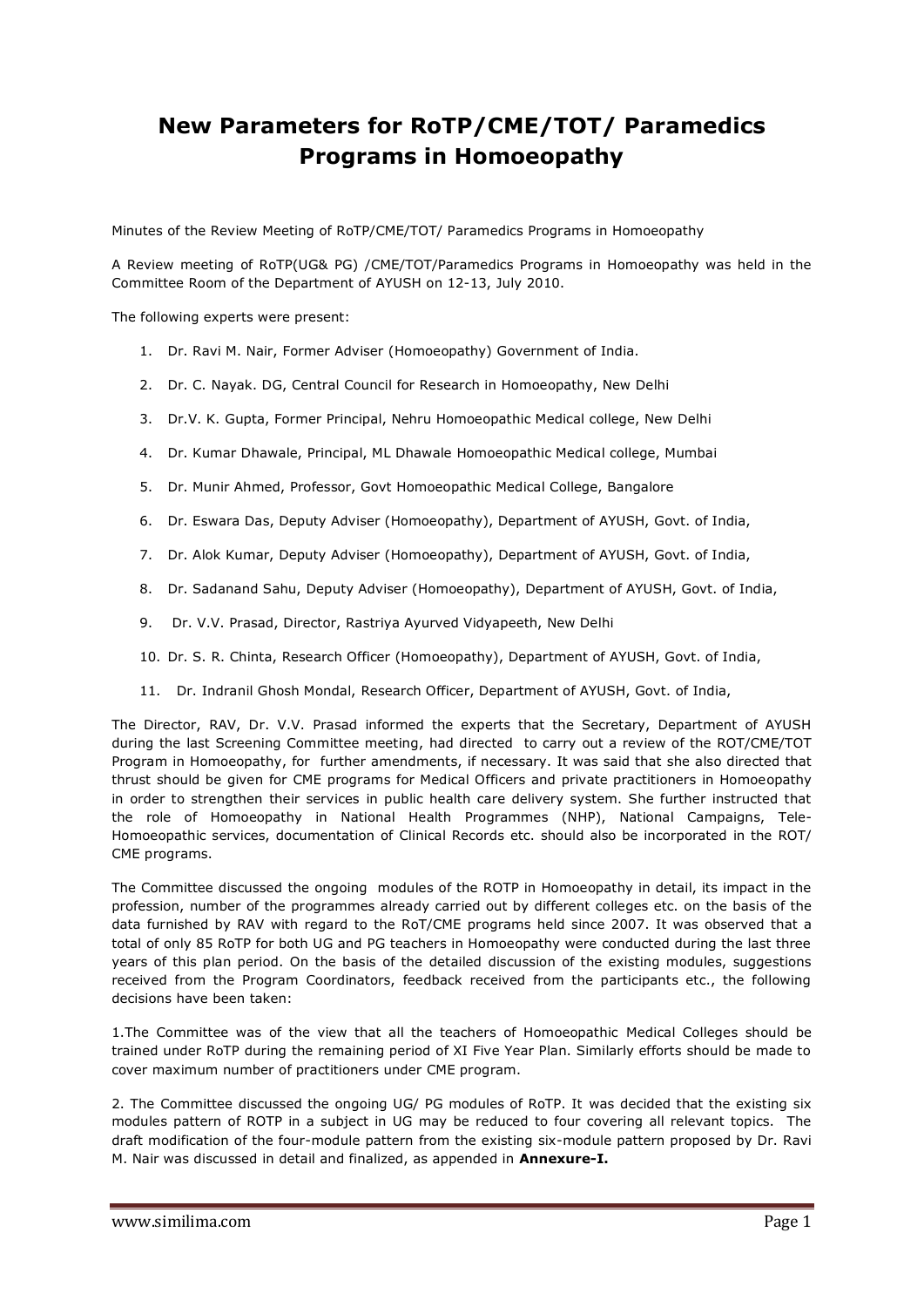3. For conducting RoT programs effectively and for making convenience to all teachers to participate, it was decided to identify Homoeopathic colleges in five zones across the country namely North, South, West, East and Central. Further, the existing list of colleges/institutions of RoT/CME programs was subjected to thorough examination and a revised list consisting of about ten institutions per each subject was identified, which was appended in **Annexure-IV.**

#### **Annexure-VI**

#### Time table for the **Training of Trainers Program**

| Time                                     | <b>Topic</b>                                                                          | <b>Purpose</b>                                                                                                                                                                                            | <b>Method</b>                                                                                                | Facilitator(s)        |
|------------------------------------------|---------------------------------------------------------------------------------------|-----------------------------------------------------------------------------------------------------------------------------------------------------------------------------------------------------------|--------------------------------------------------------------------------------------------------------------|-----------------------|
| $9 - 10 a.m$                             | <b>Registration and Breakfast</b>                                                     |                                                                                                                                                                                                           |                                                                                                              |                       |
| $10-$<br>10.30am                         | Inauguration                                                                          | Formal launch of Workshop. Explain the purpose and outcomes of<br>ToT                                                                                                                                     |                                                                                                              |                       |
| 10.30<br>a.m. to<br>10.45a.m.            | Course<br>introduction                                                                | To introduce the contents<br>and procedures of workshop                                                                                                                                                   | Short presentation                                                                                           | Course<br>coordinator |
| 10.45<br>a.m. to<br>11.00<br>a.m.        | Pre-test                                                                              | To assess the already<br>existing knowledge and<br>values of participants<br>regarding the topics to be<br>presented / discussed                                                                          | Pre-test sheet to<br>be distributed for<br>marking by<br>participants and<br>then collected<br>back          | Course<br>coordinator |
| $11 -$<br>11.15a.m                       |                                                                                       | Tea                                                                                                                                                                                                       |                                                                                                              |                       |
| 11.15<br>a.m. to<br>12.00<br><b>Noon</b> | Getting to<br>know                                                                    | To introduce participants<br>and<br>facilitators to one another as<br>part of team building for<br>better performance                                                                                     | <b>Breaking</b><br>participants /<br>facilitators into<br>groups of two and<br>each introducing<br>the other |                       |
| 12.00<br>Noon to<br>01.30<br>p.m.        | Primer on<br>Principles of<br>Educational<br>Science and<br>Educational<br>Technology | To introduce, Educational<br>psychology with specific<br>reference to adult learning,<br>theories of learning, learning<br>styles; Higher education<br>system and Homeopathy<br>education system in India | Short<br>presentations,<br>Group Discussion,<br>Game                                                         |                       |
| 130-<br>2.15pm                           |                                                                                       | Lunch                                                                                                                                                                                                     |                                                                                                              |                       |
| 02.15<br>p.m. to<br>03.45p.m.            | Taxonomy of<br>Educational<br>Objectives                                              | To enable application of<br>educational objectives in<br>their teaching and<br>evaluation practices                                                                                                       | Short<br>presentations,<br>Individual tasks,<br>Group tasks,<br>Plenary<br>presentation and<br>Discussion    |                       |
| 03.45<br>p.m. to<br>04.45p.m.            | Writing<br>Educational<br>Objectives                                                  | To enable writing of<br>educational objectives in<br>participants' subject area                                                                                                                           | Group Task -<br>subject specific                                                                             |                       |
| 04.45<br>p.m. to<br>05.00<br>p.m.        | Assigning<br>overnight<br>work                                                        | To provide participants with<br>opportunity to improve their<br>skills in writing objectives                                                                                                              | Individual task                                                                                              |                       |
| 05.00<br>p.m. to                         | Daily<br>evaluation                                                                   | To record feedback of<br>participants on the days                                                                                                                                                         | Individual task                                                                                              | $\cdot$               |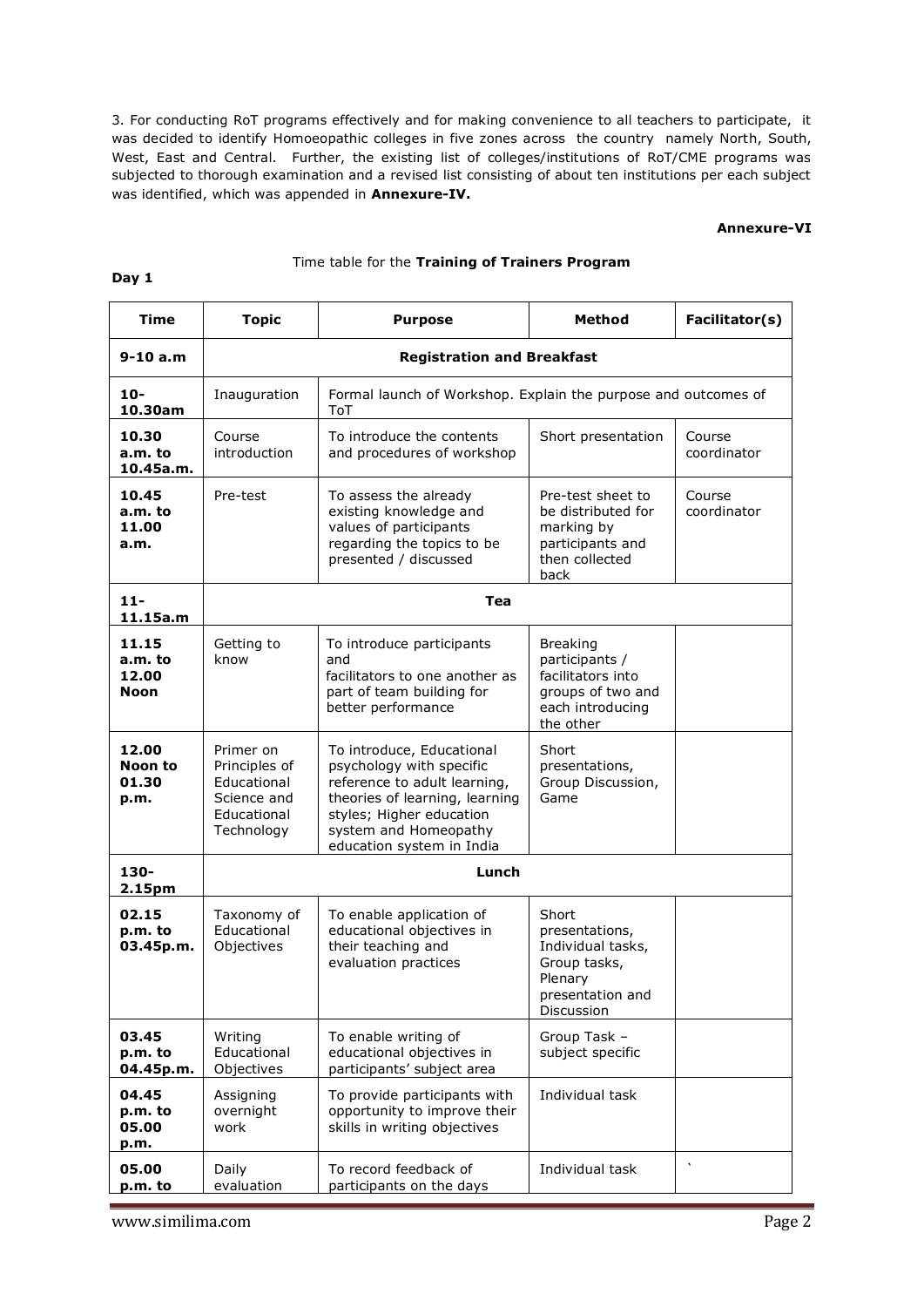| 05.15p.m.                     |      | sessions                  |                         |         |
|-------------------------------|------|---------------------------|-------------------------|---------|
| 05.15<br>p.m. to<br>05.30p.m. |      | Tea                       |                         |         |
| 05.30<br>p.m. to<br>06.00p.m. | Game | To improve group cohesion | Broken squares'<br>game | $\cdot$ |

| <b>Time</b>                       | <b>Topic</b>                                     | <b>Purpose</b>                                                                                                         | Method                                                                                                                                                             | Facilitator(s) |
|-----------------------------------|--------------------------------------------------|------------------------------------------------------------------------------------------------------------------------|--------------------------------------------------------------------------------------------------------------------------------------------------------------------|----------------|
| 09.00<br>a.m. to<br>09.30<br>a.m. |                                                  | <b>Breakfast</b>                                                                                                       |                                                                                                                                                                    |                |
| 09.30<br>a.m. to<br>09.45<br>a.m. | Review and<br>Preview                            | To recall outcomes of<br>previous day's learning<br>and plan for the day                                               | Rapporteur reads<br>out prepared<br>report                                                                                                                         |                |
| 09.45<br>a.m. to<br>10.30<br>a.m. | Review<br>overnight<br>assignment                | To assess the progress<br>made by participants for<br>writing objectives and<br>assist them for further<br>improvement | Individual<br>presentations,<br>group discussion<br>and facilitator's<br>remarks                                                                                   |                |
| 10.30<br>a.m. to<br>10.45<br>a.m. |                                                  | Tea                                                                                                                    |                                                                                                                                                                    |                |
| 10.45<br>a.m. to<br>12.15<br>p.m. | Teaching $-$<br>Learning<br>Methods              | To sensitise on various<br>TL methods, their<br>strengths, constraints<br>and applications                             | Quiz participants<br>for the most<br>commonly known<br>TL methods.<br>Reinforcing their<br>strengths,<br>constraints and<br>applications<br>through<br>interaction |                |
| 12.15<br>p.m. to<br>01.30p.m.     | Preparing<br>Lesson Plan for<br><b>TL Method</b> | To enable preparation of<br>lesson plan in all the<br>three taxonomic domains                                          | Individual<br>presentations,<br>group discussion                                                                                                                   |                |
| 0130 p.m.<br>to 02.15<br>p.m.     |                                                  | Lunch                                                                                                                  |                                                                                                                                                                    |                |
| 02.15<br>p.m. to<br>03.15p.m.     | Principles of<br>Educational<br>Communication    | To sensitise on principles<br>of communication as<br>applied in teaching -<br>learning contexts                        | Game, short<br>presentation,<br>group discussion                                                                                                                   |                |
| 03.15<br>p.m. to<br>04.45<br>p.m. | Teaching $-$<br>Learning Media                   | To enable application of<br>principles of<br>communication and<br>multimedia for preparing<br>teaching aids            | Short<br>presentation,<br>individual and<br>group task, group<br>discussion                                                                                        |                |
| 04.45<br>p.m. to                  | Assigning<br>overnight work                      | To enable aligning TL<br>media into lesson                                                                             | Individual task                                                                                                                                                    |                |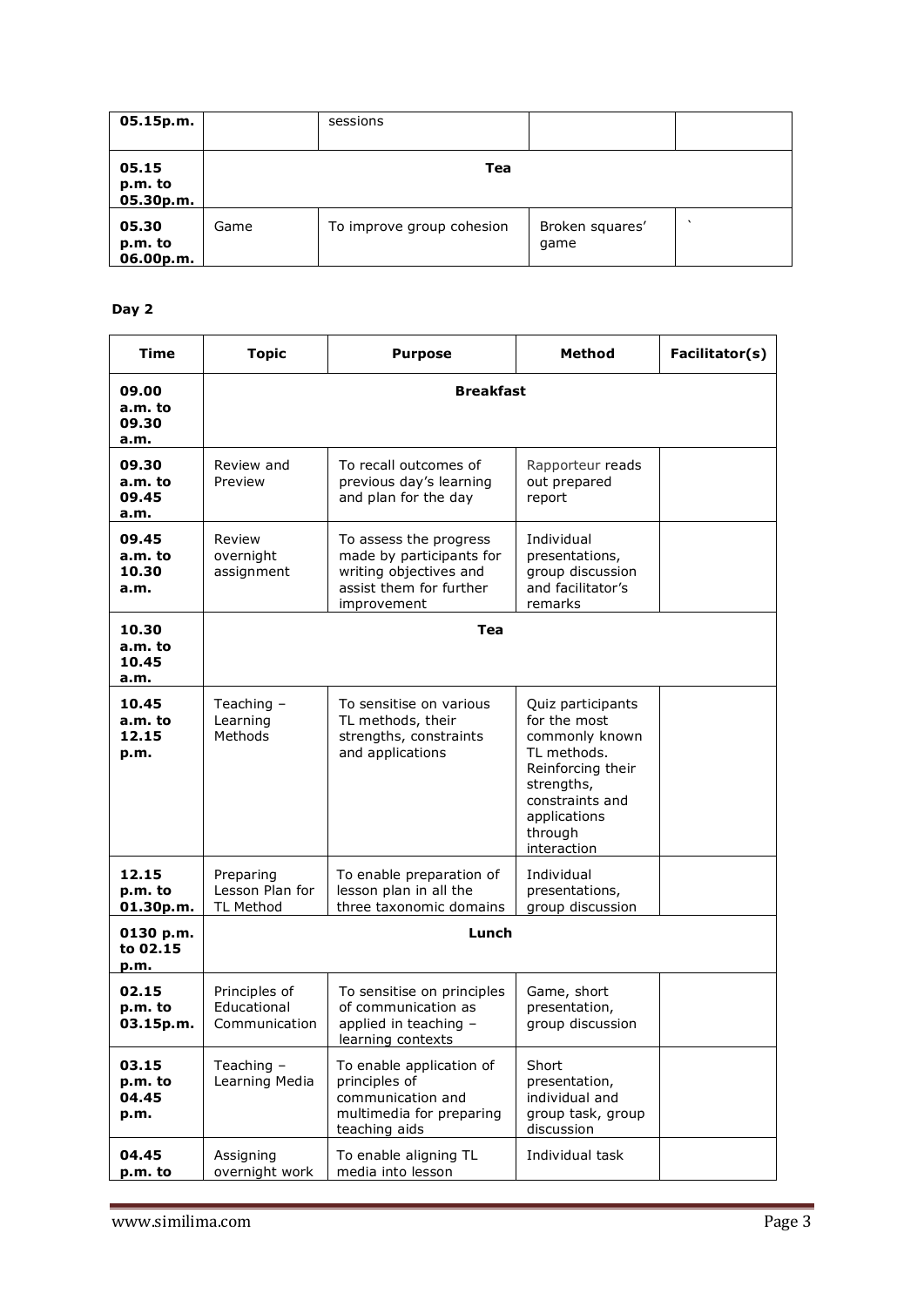| 05.00p.m.                            |                           | planning                                                                                                                                                |                                                                                               |  |
|--------------------------------------|---------------------------|---------------------------------------------------------------------------------------------------------------------------------------------------------|-----------------------------------------------------------------------------------------------|--|
| 05.00<br>p.m. to<br>05.15p.m.        | Daily<br>evaluation       | To record feedback of<br>participants on the days<br>sessions                                                                                           | Individual task                                                                               |  |
| 05.15<br>p.m. to<br>05.45p.m.        | Intro to<br>Microteaching | To introduce participants<br>to concept of micro<br>teaching, so that they<br>can make preparations<br>for the microteaching on<br>the third day of ToT | Short<br>presentation.<br>Group discussion<br>and clarification of<br>participants'<br>doubts |  |
| 05.45<br>p.m. to<br>06.00<br>$p/m$ . |                           | Tea                                                                                                                                                     |                                                                                               |  |

| <b>Time</b>                       | <b>Topic</b>                      | <b>Purpose</b>                                                                                                                                  | <b>Method</b>                                                                                                                                                                                                          | Facilitator(s)                                                                                                                |
|-----------------------------------|-----------------------------------|-------------------------------------------------------------------------------------------------------------------------------------------------|------------------------------------------------------------------------------------------------------------------------------------------------------------------------------------------------------------------------|-------------------------------------------------------------------------------------------------------------------------------|
| 09.00<br>a.m. to<br>09.30<br>a.m. | <b>Breakfast</b>                  |                                                                                                                                                 |                                                                                                                                                                                                                        |                                                                                                                               |
| 09.30<br>a.m. to<br>09.45<br>a.m. | Review and<br>Preview             | To recall outcomes of<br>previous day's learning and<br>plan for the day                                                                        | Rapporteur reads<br>out prepared<br>report                                                                                                                                                                             |                                                                                                                               |
| 09.45<br>a.m. to<br>11.15<br>a.m. | Review<br>overnight<br>assignment | To assess the progress<br>made by participants for<br>preparing lesson plans and<br>assist them for further<br>improvement                      | Individual<br>presentations,<br>group discussion<br>and facilitator's<br>remarks                                                                                                                                       |                                                                                                                               |
| 11.15<br>a.m. to<br>11.30<br>a.m. | Tea                               |                                                                                                                                                 |                                                                                                                                                                                                                        |                                                                                                                               |
| 11.30<br>a.m. to<br>01.30<br>p.m. | Preparing TL<br>Media             | To enable optimal use of<br>black / white board;<br>preparation of projected<br>and non projected aids like<br>handout, poster, OHP, PPT        | Guided individual<br>/ group tasks                                                                                                                                                                                     |                                                                                                                               |
| 0130<br>p.m. to<br>02.15<br>p.m.  | Lunch                             |                                                                                                                                                 |                                                                                                                                                                                                                        |                                                                                                                               |
| 02.15<br>p.m. to<br>04.45<br>p.m. | Micro teaching                    | To provide opportunity in<br>controlled teaching<br>environment to apply the<br>knowledge, skills and values<br>acquired during the<br>workshop | Short<br>presentation by<br>each participant<br>in a group of<br>peers and<br>students.<br>Performance<br>assessment by<br>self, peer and<br>student<br>evaluation as per<br>the parametric<br>sheets.<br>Facilitators | Three groups<br>of $8 - 10$<br>participants;<br>conducted<br>simultaneously<br>by one<br>resource<br>person for<br>each group |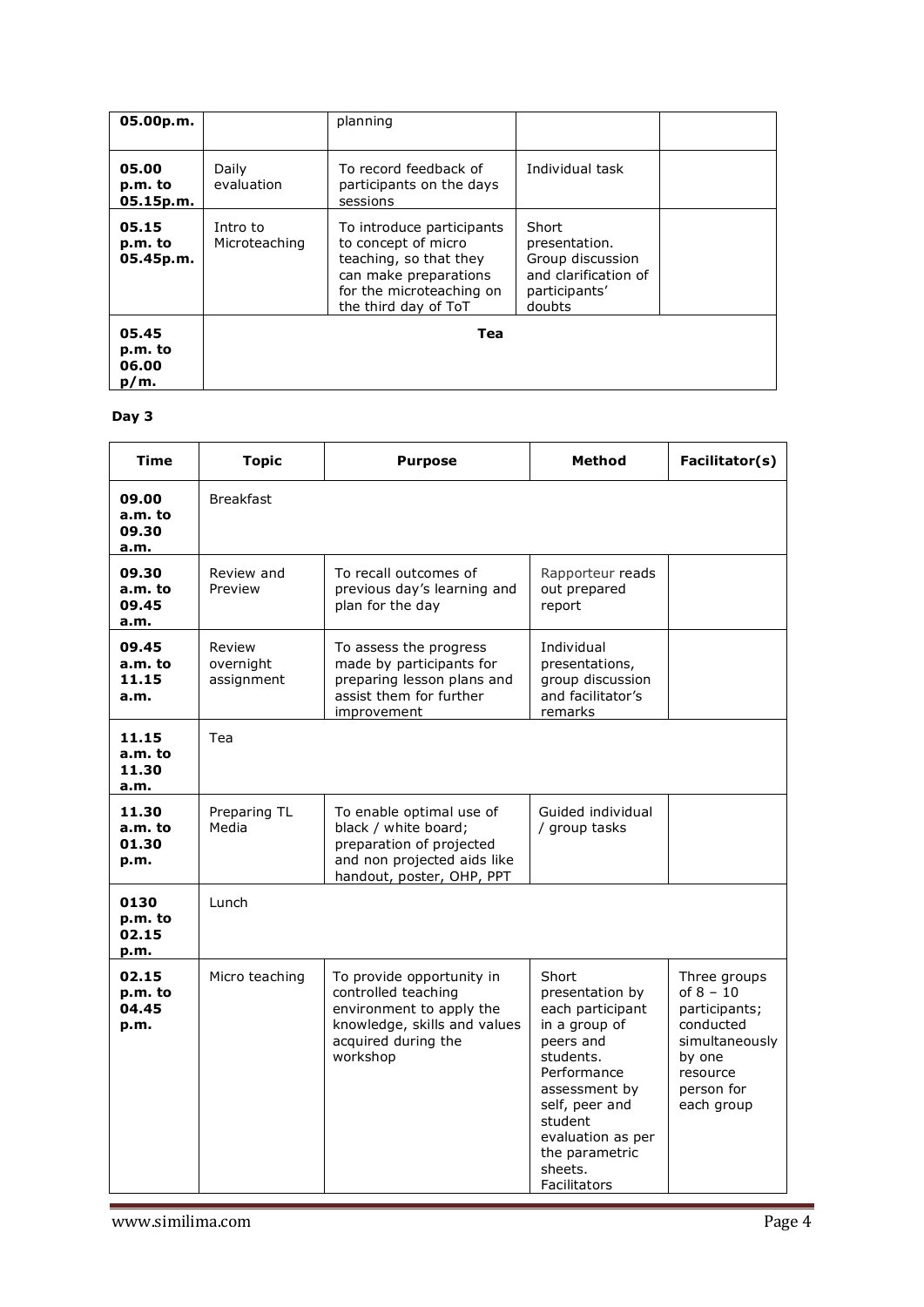|                                      |                  |                                                               | observations    |  |
|--------------------------------------|------------------|---------------------------------------------------------------|-----------------|--|
| 04.45<br>p.m. to<br>05.15<br>p.m.    | Game             | Understanding various<br>leadership roles                     | Group activity  |  |
| 05.15<br>p.m. to<br>05.30<br>p.m.    | Daily evaluation | To record feedback of<br>participants on the days<br>sessions | Individual task |  |
| 05.30<br>p.m. to<br>05.45<br>$p/m$ . | Tea              |                                                               |                 |  |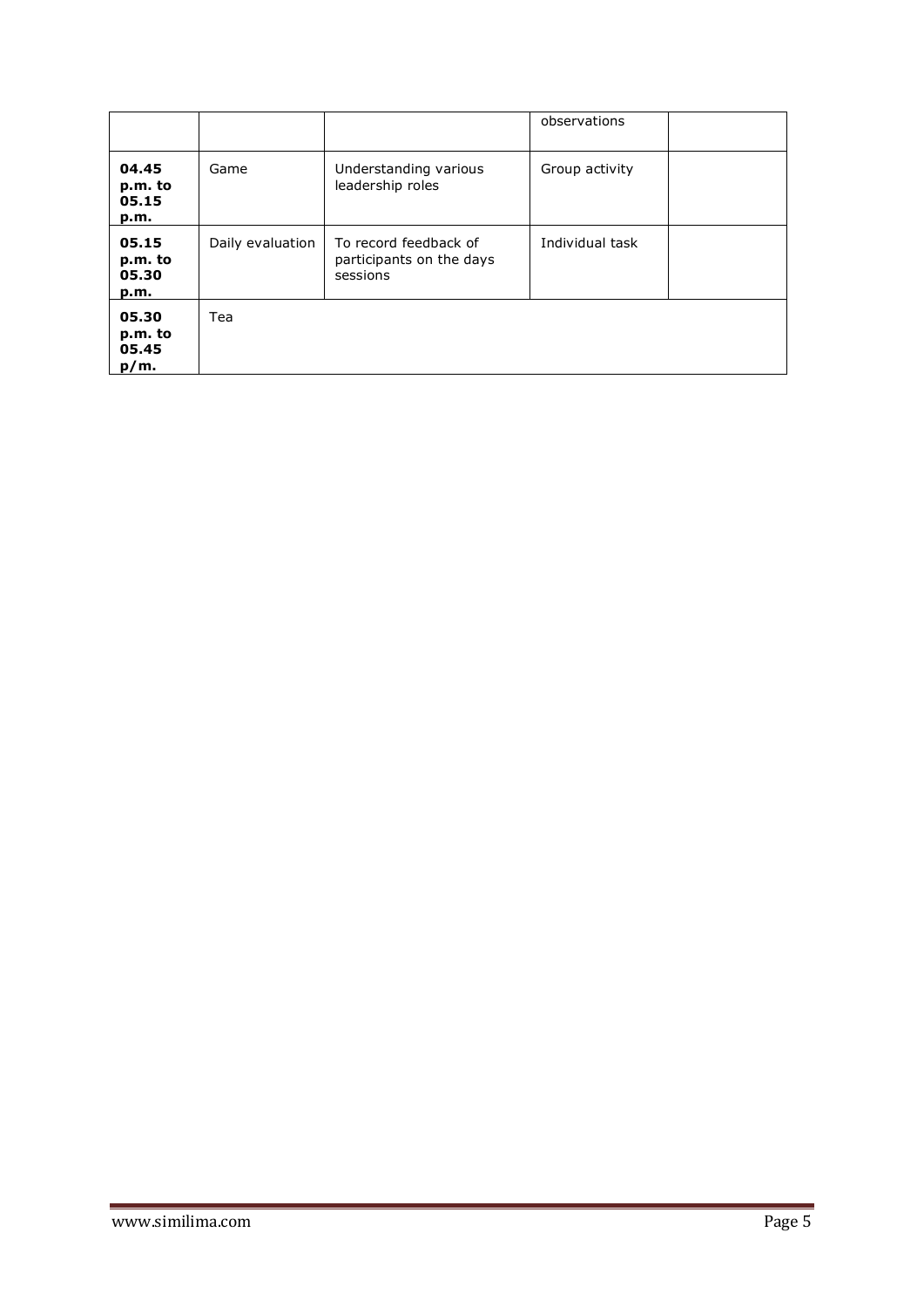| <b>Time</b>                       | <b>Topic</b>                          | <b>Purpose</b>                                                                                                                                           | <b>Method</b>                                                                     | Facilitator(s) |
|-----------------------------------|---------------------------------------|----------------------------------------------------------------------------------------------------------------------------------------------------------|-----------------------------------------------------------------------------------|----------------|
| 09.00<br>a.m. to<br>09.30<br>a.m. | <b>Breakfast</b>                      |                                                                                                                                                          |                                                                                   |                |
| 09.30<br>a.m. to<br>09.45<br>a.m. | Review and<br>Preview                 | To recall outcomes of<br>previous day's learning and<br>plan for the day                                                                                 | Rapporteur reads<br>out prepared<br>report                                        |                |
| 09.45<br>a.m. to<br>11.15<br>a.m. | Principles of<br>Evaluation           | To sensitise on the basics of<br>learner evaluation. Also<br>importance of faculty and<br>program evaluation                                             | Game, short<br>presentation,<br>individual and<br>group task, group<br>discussion |                |
| 11.15<br>a.m. to<br>11.30<br>a.m. | Tea                                   |                                                                                                                                                          |                                                                                   |                |
| 11.30<br>a.m. to<br>01.30<br>p.m. | Principles of<br>Theory<br>Assessment | To sensitise on various types<br>of paper based assessments,<br>their strengths and<br>constraints                                                       | Short<br>presentation,<br>individual and<br>group task, group<br>discussion       |                |
| 0130 p.m.<br>to 02.15<br>p.m.     | Lunch                                 |                                                                                                                                                          |                                                                                   |                |
| 02.15<br>p.m. to<br>03.45<br>p.m. | Preparing<br>Question Paper           | To enable preparing model<br>questions; outlining for a<br>question paper, budgeting<br>time and marks for a theory<br>paper and preparing answer<br>key | Individual and<br>group task, group<br>discussion,<br>facilitators<br>remarks     |                |
| 03.45<br>p.m. to<br>05.15<br>p.m. | <b>MCQs</b>                           | To sensitise on need for MCQ<br>component in knowledge<br>assessment                                                                                     | Short<br>presentation,<br>individual and<br>group task, group<br>discussion       |                |
| 05.15<br>p.m. to<br>05.30<br>p.m. | Assigning tasks<br>for OSCE / OSPE    | To sensitise on emerging<br>trends in skill assessment for<br>homeopathy students                                                                        | Short presentation                                                                |                |
| 05.30<br>p.m. to<br>05.45<br>p/m. | Daily evaluation                      | To record feedback of<br>participants on the days<br>sessions                                                                                            | Individual task                                                                   |                |
| 05.45<br>p.m. to<br>06.00<br>p.m. | Tea                                   |                                                                                                                                                          |                                                                                   |                |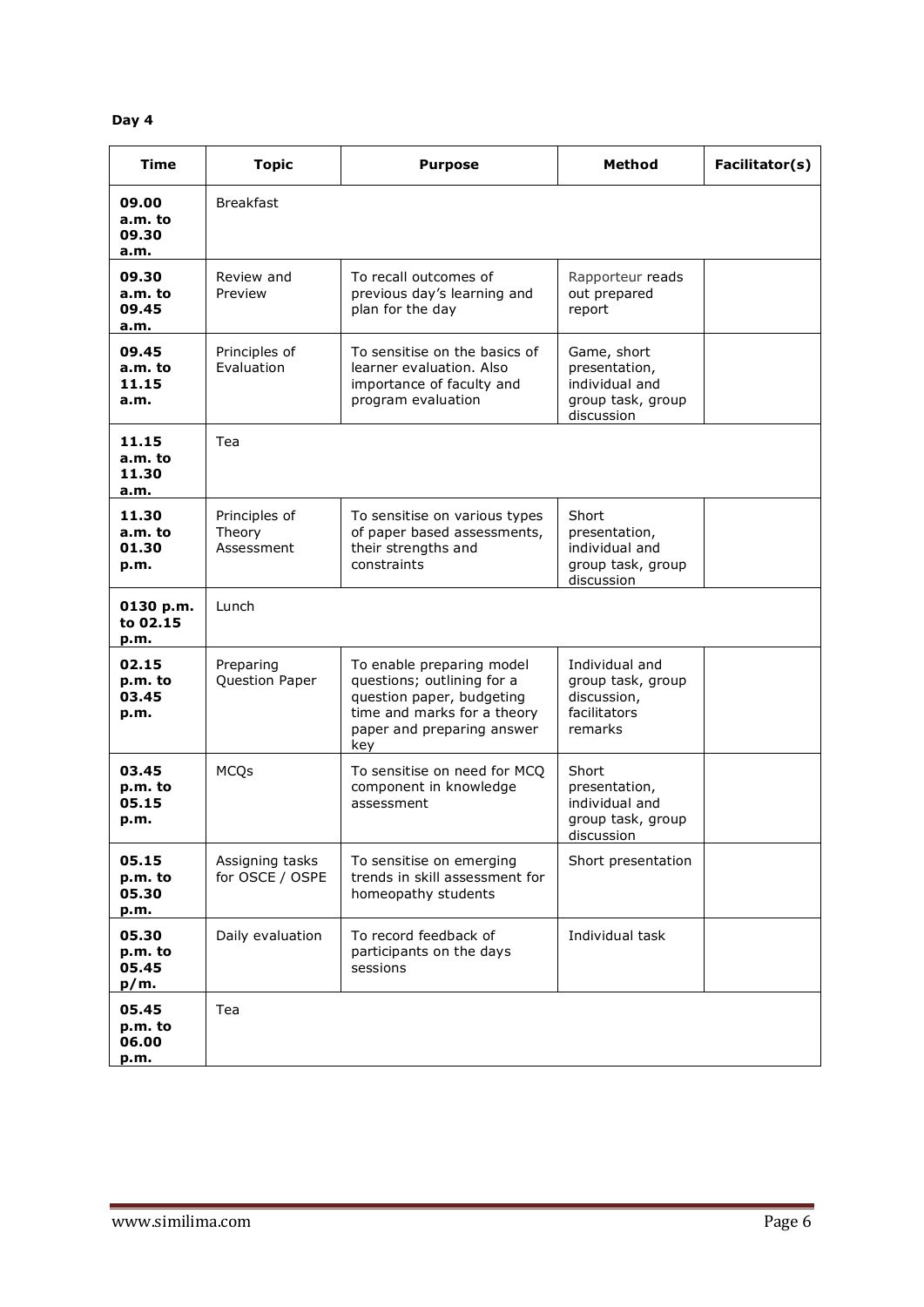| <b>Time</b>                       | <b>Topic</b>                           | <b>Purpose</b>                                                                                         | <b>Method</b>                                                                  | Facilitator(s) |
|-----------------------------------|----------------------------------------|--------------------------------------------------------------------------------------------------------|--------------------------------------------------------------------------------|----------------|
| 09.00<br>a.m. to<br>09.30<br>a.m. | <b>Breakfast</b>                       |                                                                                                        |                                                                                |                |
| 09.30<br>a.m. to<br>09.45<br>a.m. | Review and<br>Preview                  | To recall outcomes of<br>previous day's learning and<br>plan for the day                               | Rapporteur reads<br>out prepared<br>report                                     |                |
| 09.45<br>a.m. to<br>11.15<br>a.m. | Principles of<br>OSCE / OSPE           | To provide conceptual<br>foundations for objectivity in<br>skill assessment for<br>homeopathy students | Short<br>presentation,<br>individual and<br>group task, group<br>discussion    |                |
| 11.15<br>a.m. to<br>11.30<br>a.m. | Tea                                    |                                                                                                        |                                                                                |                |
| 11.30<br>a.m. to<br>01.30<br>p.m. | Demo of OSCE /<br><b>OSPE</b>          | To demonstrate objectivity in<br>skill assessment for<br>homeopathy students                           | OSCE / OSPE<br>stations, group<br>discussion,<br>facilitators'<br>observations |                |
| 0130 p.m.<br>to 02.15<br>p.m.     | Lunch                                  |                                                                                                        |                                                                                |                |
| 02.15<br>p.m. to<br>02.30<br>p.m. | Demo of Mock<br>Viva                   | To demonstrate bad example<br>of conducting a viva voce                                                | Role play of viva<br>voce                                                      |                |
| 02.30<br>p.m. to<br>03.30<br>p.m. | Viva Voce                              | To sensitise for conducting<br>an ideal viva vice                                                      | Group discussion,<br>facilitators'<br>remarks                                  |                |
| 03.30<br>p.m. to<br>05.00<br>p.m. | Contemporary<br>issues in<br>Education | To provide the overview of<br>higher education in general<br>and health education in<br>particular     | Short<br>presentation, brain<br>storming, group<br>discussion                  |                |
| 05.00<br>p.m. to<br>05.15<br>p.m. | Daily Evaluation                       | To record feedback of<br>participants on the days<br>sessions                                          | Individual task                                                                |                |
| 05.15<br>p.m. to<br>05.30<br>p.m. | Tea                                    |                                                                                                        |                                                                                |                |